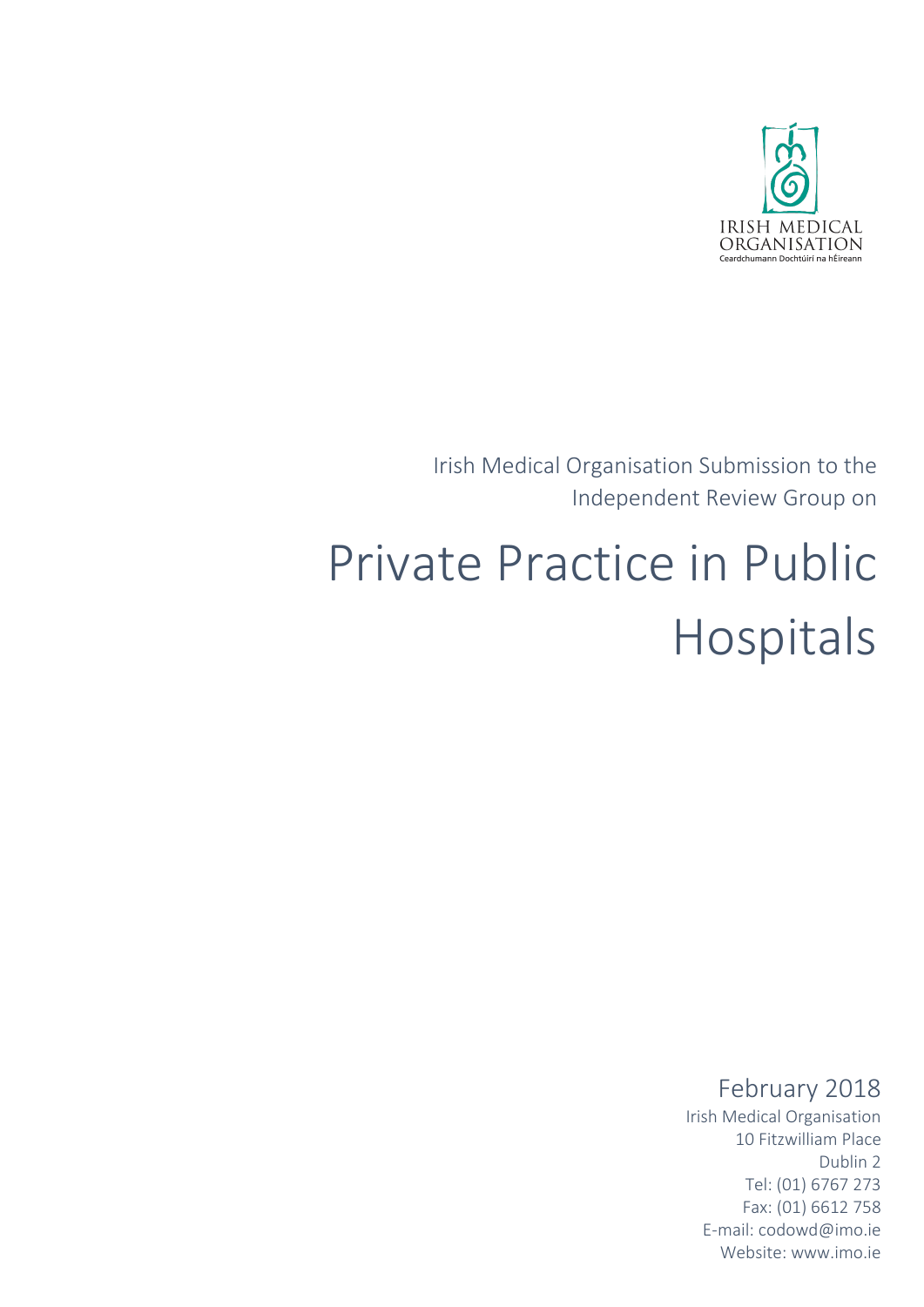The Irish Medical Organisation (IMO), welcomes this opportunity to make a submission to the review of the proposal for the removal of private healthcare from public hospital facilities contained within the 'Sláintecare' Report, published by the Houses of the Oireachtas Committee on the Future of Healthcare in May 2017. $<sup>1</sup>$ </sup>

The IMO is the trade union and professional representative body for all doctors in Ireland, and has been a consistent advocate for healthcare investment and reform in this country. The IMO has consistently argued, through its submissions to public consultations, budget submissions to government, and in its appearances before Oireachtas Committees and other public fora, that major investment is required in our public health services to increase their capacity. Ireland is facing unprecedented demographic changes, and growing complexity in medical and surgical treatments, all of which present challenges our public health system, which has suffered from many years of severe underfunding.

In its submission to the Houses of Oireachtas Committee on the Future of Healthcare, the IMO explicitly called for increased resources to be provided to the public health system, to enhance capacity in order to provide appropriate care in a timely manner to all patients.

Regrettably, however, a proposed solution to the present capacity crisis contained in the Sláintecare Report, i.e. to remove the provision of private healthcare from public hospital facilities, may not achieve its stated aim. Little to no evidence was provided by the Committee to demonstrate that this proposal would generate additional capacity within the public hospital system. Instead, the IMO fears that this recommendation would not only fail to produce any meaningful increase in public hospital capacity, but would also deprive the public system of a much needed source of revenue. In addition, the IMO is concerned that the proposal, if enacted, would create a further, avoidable, barrier to Consultant recruitment and retention in Ireland.

The IMO is concerned that the recommendation to remove private care from public hospitals rests on flawed assumptions about the private and public health systems. This recommendation, while aspirational, will ultimately prove deeply problematic, and ultimately harmful in its implementation. Instead, the IMO recommends that the costs that would inevitably arise in segregating the two systems be used to provide new public beds and the attendant staff to genuinely bolster the capacity of the public hospital system.

### A Recommendation Based on Flawed Assumptions

**.** 

The proposed removal of private care from public hospitals outlined in the Sláintecare Report reflected a belief that the removal of private care from the public system would, create additional public health service capacity. This belief is set out by the Committee in the following excerpt from the Sláintecare Report.

"The Committee supports the principle of separating public and private care in public hospitals. Providing timely access to public hospital care will be achieved by the expansion of public hospital care, guaranteeing and delivering specific waiting time guarantees, and re-orientating the system so that the vast majority of care is delivered and accessible in primary and social care settings as is clinically appropriate, and by addressing under-staffing across the health system. In addition, the phased removal of private care from public hospitals alongside these measures will lead to an expansion of the public system's ability to provide care to public patients, thereby

 $^{1}$  Houses of the Oireachtas Committee on the Future of Healthcare, Sláintecare Report, May 2017, p. 68.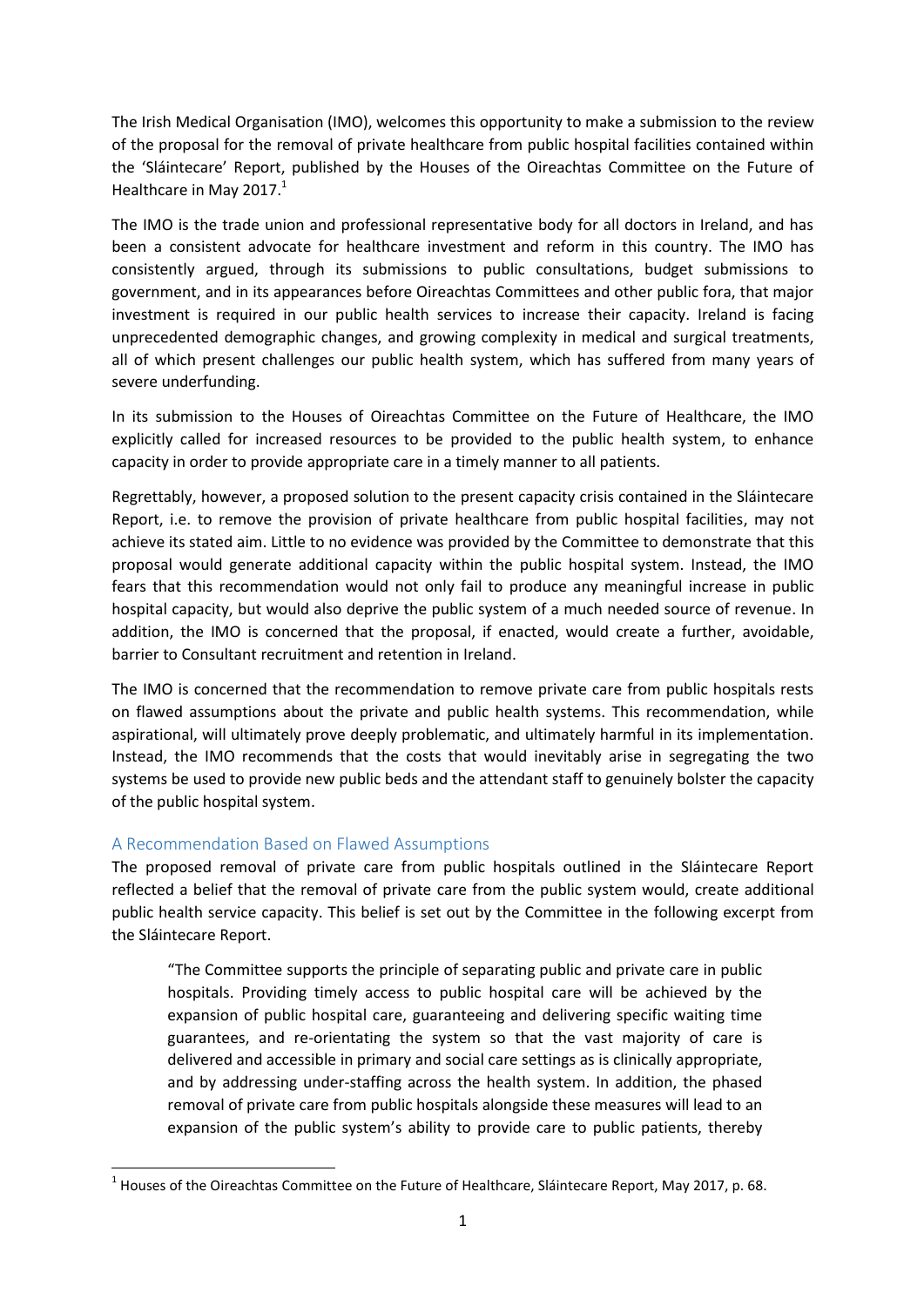providing universal access to public hospital care in a reasonable period of time (The time guarantees for access to public hospital care are specified in Section 3, and, under this plan, will be underpinned by legislation.)

Current policy which removed the 20% limit of private work in public hospitals combined with the current practice of setting private patient income targets for public hospitals are perverse incentives. These should be removed by phasing out private work from public hospitals between year 2 and 6 of this plan and replacing private patient income currently received by public hospitals over the same period. Based on current figures, this is costed at €649m.

Over this time, this income will be replaced by activity based funding for public patients, as more public patients will be treated as private patient numbers decrease. The Committee recognises and recommends that existing contracts may change through negotiation and the need for enhanced public only contracts for new recruits. Central to achieving this is ensuring the Irish public health system is a place where staff feel valued and in which they want to work."<sup>2</sup>

The IMO maintains that the belief that removing private care from public hospitals or facilities will generate greater public healthcare capacity rests on a number of assumptions, for which little to no evidence was provided by the Committee. The IMO also contends that, in making this recommendation, the Committee did not adequately consider the full range of consequences of the complete removal of private care from public hospitals.

# Assumption 1: Patients with Private Health Insurance Will No Longer Seek Care in the Public Hospital System

Approximately 46% of the Irish population holds some form of private health insurance, $3$  thus potentially enabling such patients to obtain private medical care. While many patients elect to purchase private health insurance, this act does not disentitle those patients from obtaining healthcare within the public system, as they are ordinarily resident in Ireland. For patients who hold a medical card this provides an entitlement to hospital care which is free at the point of access, and for non-medical card patients co-payments of €100 for accessing hospital emergency care without a GP referral and €80 a day for in-patient services up to a maximum of €800 a year.

It is highly unlikely that private patients admitted on an emergency or maternity basis would, or could, redirect their care out of the public hospital system. Indeed, a recent review of changes in the public and private composition of hospital discharges revealed that measures introduced by the then Minister for Health, in 2014 to enable public hospitals to charge private health insurers for beds occupied by their customers, in essence a pure revenue raising measure, regardless of whether that bed was designated as public or private did not affect the proportion of private and public patients within the system, nor the proportions attending emergency departments.<sup>4</sup> As set out in the report:

"Public patients accounted for between 83% and 84% of total public hospital discharges over the 2012 to 2016 period. Within day case discharges, public patients accounted for 86% of all discharges in 2012 and this had decreased to 85% in 2016. For emergency inpatient discharges, public patients accounted for 80% of public hospital

**.** 

 $^2$  Houses of the Oireachtas Committee on the Future of Healthcare, Sláintecare Report, May 2017, p. 68.

 $3$  The Health Insurance Authority, 2016 Annual Reports and Accounts, Dublin, 2017, p. 18.

<sup>&</sup>lt;sup>4</sup> Department of Health, Trends in Public / Private Patient Activity in Public Acute Hospitals, Statistics and Analytics Unit, pp. 14-15.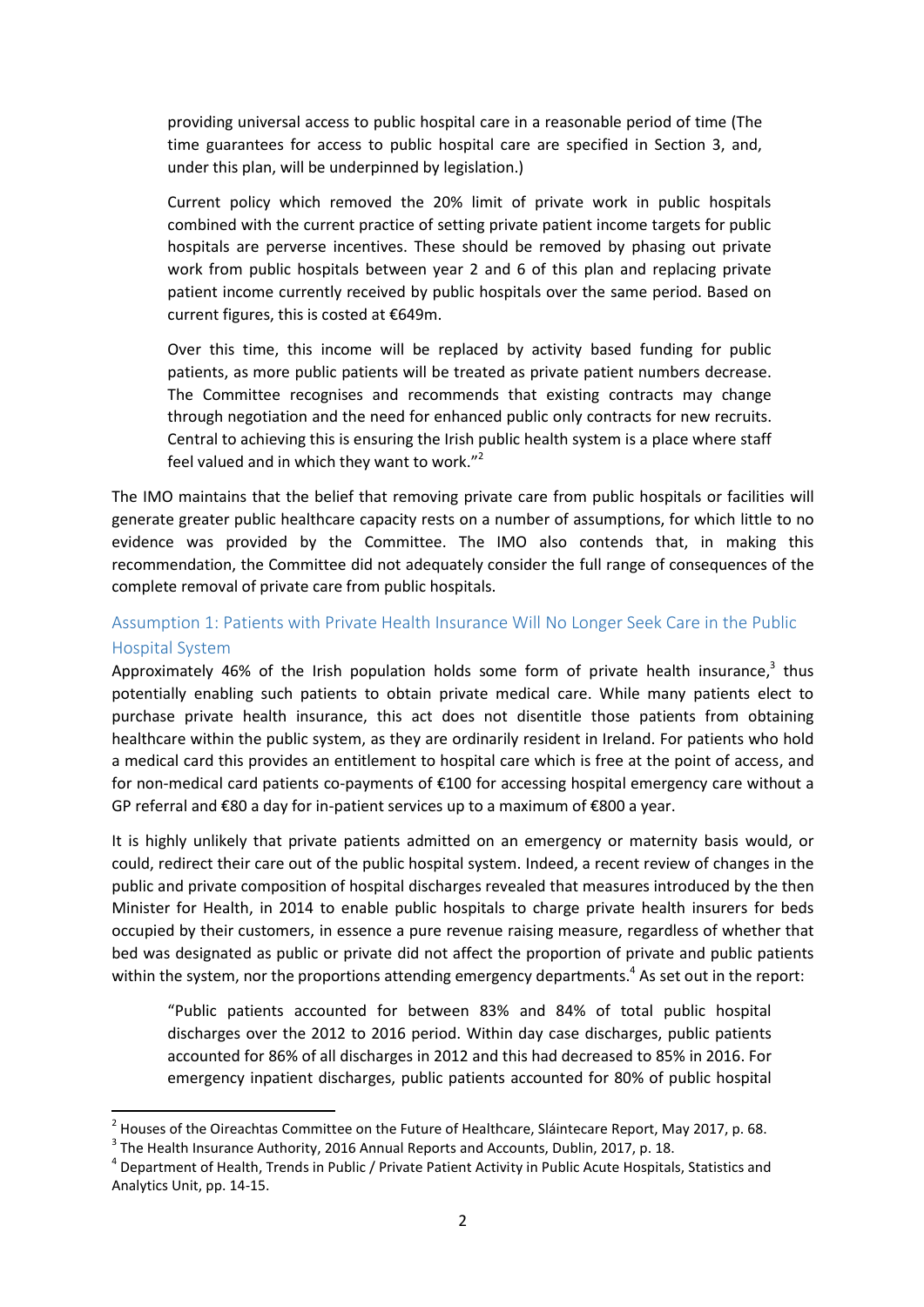discharges in 2012, and this increased to 81% in 2016. Within elective inpatient discharges, public patients accounted for 73% of total discharges in 2012 – the same level as in 2016. For maternity related discharges, public patients accounted for 83% of total discharges in 2012 and this increased to 84% in 2016."<sup>5</sup>

Evidently, therefore, the potential for their health insurer to be charged for the care received, in spite of the designation of the bed in which that care is received, did not dissuade holders of private health insurance from attending at public hospitals. It must also be recognised that the extent of services available in the private sector does not equate to that which is available in the public sector, such as the absence of twenty-four hour emergency departments at private hospitals. This is , likely to result in the continued attendance of many patients who hold private health insurance in the public hospital system, even if the proposal for the removal of private care from public hospitals is realised.

This calls into serious question the additional public bed capacity that could be generated by removing private care from public hospitals. The notion that removing private care from public hospitals would generate additional capacity within the public system is predicated on the assumption that a significant number of patients who hold private health insurance would no longer seek healthcare in the public hospital system. No evidence has been produced to indicate that patients who currently obtain private care within the public hospital system would waive their rights as citizens and seek to obtain their care elsewhere, subsequent to the removal of the option of receiving private care at that location.

Therefore, before recommending the removal of private care from public facilities, it would have been advisable to conduct an examination of whether patient behaviour, in terms of where they choose to obtain care, would be affected by the removal of private care from public hospitals. Making assumptions about patient behaviour in such circumstances may result in inflated expectations about the amount of capacity that would be generated should patients no longer be seen on a private basis in public facilities.

Similarly, little information was provided as part of the report as to the amount of bed capacity in public hospitals occupied through the provision of private care. A 2008 analysis of bed capacity in Ireland determined that, at that time, there were 11,660 public patient beds, and 2,461 private patient beds in public hospitals.<sup>6</sup> A later assessment, from 2012, showed that, of the 12,604 beds within the public hospital system, 2,502 were designated for private use.<sup>7</sup> A more recent assessment from 2016 showed that these figures had remained largely stable.<sup>8</sup> Overall, throughout 2016, private patients accounted for just 16.4% of all discharges in public hospitals.<sup>9</sup>

All suggestions are that bed occupancy within the public hospital system, regardless of designation, is very high. Bed occupancy rates published in 2016 found that bed occupancy in Ireland had risen to 97%, and sat an average of 104% in Model 4 hospitals.<sup>10</sup> No evidence has been presented that the

 $\frac{1}{5}$  Ibid.

<sup>6</sup> PA Consulting Group, *Acute Hospital Bed Capacity Review: A Preferred Health System in Ireland to 2020*, Dublin, 2008, p. 6.

<sup>&</sup>lt;sup>7</sup> Department of Health, Public Hospital Bed Numbers, available at: [http://health.gov.ie/publications](http://health.gov.ie/publications-research/statistics/statistics-by-topic/public-hospital-bed-numbers/)[research/statistics/statistics-by-topic/public-hospital-bed-numbers/.](http://health.gov.ie/publications-research/statistics/statistics-by-topic/public-hospital-bed-numbers/) 

<sup>&</sup>lt;sup>8</sup> Department of Health, Trends in Public / Private Patient Activity in Public Acute Hospitals, Statistics and Analytics Unit, p. 3.

<sup>9</sup> Health Service Executive, *Activity in Acute Public Hospitals in Ireland: 2016 Annual Report*, Healthcare Pricing Office, September 2017, p. 12.

<sup>10</sup> Department of Health, *Interim Report and Recommendations by the Taskforce on Staffing and Skill Mix for*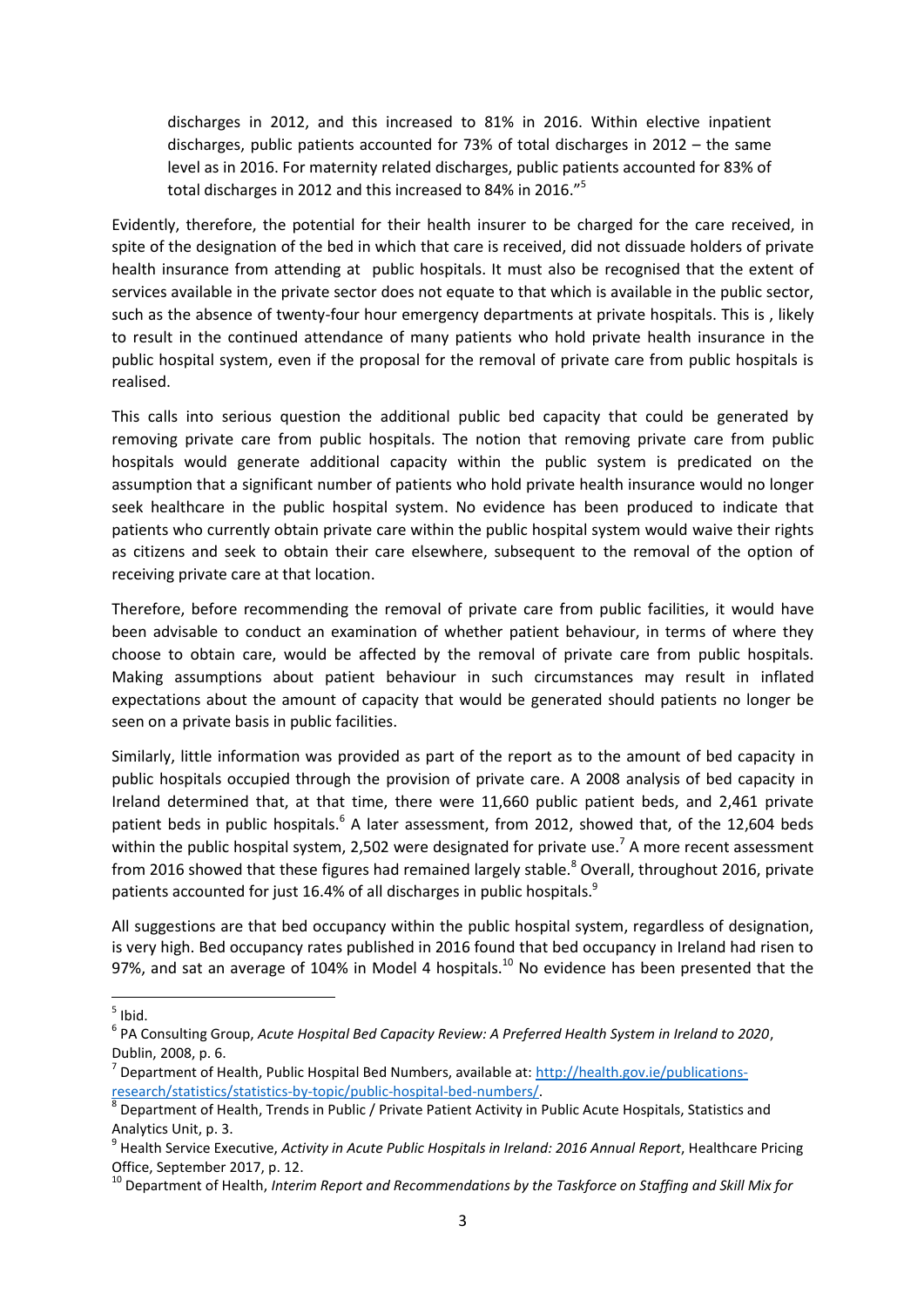designation of beds within the public hospital system, to the extent that these designations still apply, causes a limitation in the overall capacity of public hospitals, or a reduction in the number of patients treated through the public hospital system. Therefore, it is far from certain that the removal of private care from public hospitals could generate additional overall bed capacity within public hospitals.

# Assumption 2: The Private Hospital System Has, or Can Supply, Additional Capacity to Treat Private Patients Currently Treated within the Public Hospital System

The only manner by which the removal of private care from the public hospital system could generate additional health services capacity would be in instances where patients who hold private health insurance would no longer seek care in the public hospital system. No evidence has been provided, either by the Oireachtas Committee on the Future of Healthcare, or by any other public body subsequent to the publication of the Sláintecare Report, that capacity exists within the private hospital system to treat patients who currently obtain private care within public hospitals.

A 2008 study suggested that there were 1,926 hospital beds within the private hospital system at that time.<sup>11</sup> A recent submission to the Oireachtas Committee on the Future of Health by the Private Hospitals Association, a representative body for nineteen private hospitals in Ireland, stated that approximately 2,500 hospital beds exist within the private hospital system.<sup>12</sup> No figures appear to exist on the level of bed occupancy within the private hospital system. However the most reasonable assumption would be that present bed stock is demand-driven and that it is unlikely that large numbers of unoccupied beds sit continuously available within private hospitals. Neither is there any evidence to suggest that physical capacity and capital exists within the private hospital system to dramatically increase the number of patients treated within this system.

The likelihood is that, while a small amount of additional capacity may exist within the private hospital system, it is improbable that this system holds the capacity to treat the cohort of patients currently obtaining private care within the public hospital system. This is particularly so given the proportion of private care within public hospitals generated through emergency and maternity admissions, which may not be readily, or comprehensively, accommodated within private facilities.

#### Concerns about the Removal of Private Care from Public Hospitals

As demonstrated, the suggestion that the removal of private care from public hospitals will generate additional public healthcare capacity rests on two assumptions which have little evidential basis. Paradoxically, there is evidence that the removal of private care from public hospitals may reduce overall healthcare capacity in Ireland, and weaken this country's ability to recruit and retain medical staff.

#### Hospital Financing

**.** 

The Sláintecare Report identified that, based on 2016 figures, the withdrawal of private care from public hospitals would create a significant annual funding shortfall within the public hospital system of €649 million.<sup>13</sup> On a ten year basis, this amounts to a nominal budgetary reduction of approximately €6.5 billion. The report also recommended that the budgetary shortfall created by the

*Nursing*, Dublin, February 2016, p. 27.

<sup>&</sup>lt;sup>11</sup> PA Consulting Group, Acute Hospital Bed Capacity Review: A Preferred Health System in Ireland to 2020, Dublin, 2008, p. 6.

<sup>&</sup>lt;sup>12</sup> Private Hospitals Association, Submission to the Oireachtas Committee on Healthcare, Dublin, August 2016, p. 3.

<sup>&</sup>lt;sup>13</sup> Houses of the Oireachtas Committee on the Future of Healthcare, Sláintecare Report, May 2017, p. 124.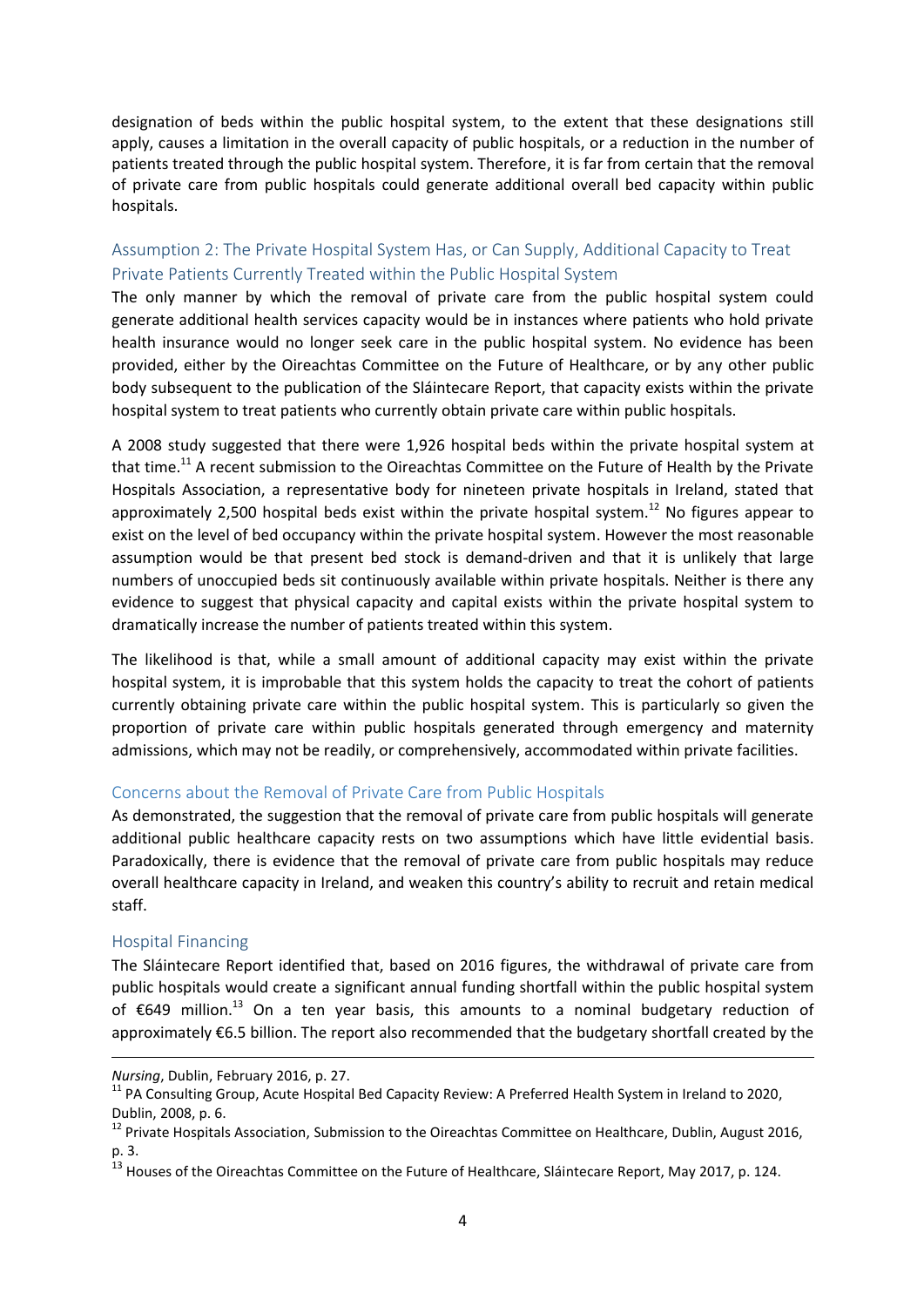removal of this private income be made up through the levying of additional taxation. This would equate to approximately €294 annually in additional taxation per employed person in Ireland, or €135 per person living in Ireland.<sup>14</sup>

Given the historical and severe underfunding of the Irish public health service, an underfunding that persists to this day, it is difficult to imagine that this funding shortfall, a shortfall of choice, will be quickly or easily addressed. The likely consequence of the removal of private care from public hospitals is to further reduce the funding available to the public health budget.

Furthermore, the provision of private care within public facilitates the integration of private expenditure on health, most often through private health insurance, into the public system. It must be recognised that this healthcare expenditure will occur, regardless of whether the care takes place within public or private hospitals. By removing private care from public facilities, this portion of expenditure on healthcare will either take place exclusively in private settings, or fall due to the State owing to the removal of private funding sources for public hospitals.

The financial strain under which public hospitals consistently operate, and their constant need for additional funding to provide necessary services, has led to pressure being placed on a number of Consultant staff to generate additional private income for their public hospitals. In a survey of Consultant members recently conducted by the IMO, Consultants were asked a number of questions about public and private practice. Of those Consultants who hold contracts of employment that allow them to engage in some private work, 34%, or around one-third, stated that they been encouraged by hospital management to generate additional income for the hospital from private sources, or they were aware of a colleague who had been so encouraged.<sup>15</sup>

#### Consultant Working Hours

**.** 

The vast majority of medical Consultants employed in Ireland, some 83%, are employed on contracts that permit them to engage in private practice once their contractual hours of work within the public system have been discharged.<sup>16</sup> This arrangement can allow for Consultants to work above their contractual public hours, thus raising the overall number of hours worked in the provision of healthcare in Ireland. A recent survey on Consultants conducted by the IMO revealed that approximately 85% report working in excess of forty hours a week, while around 19% report working in excess of sixty hours a week.<sup>17</sup> This indicates that the vast majority of Consultants in Ireland are providing a considerable volume of working hours, above their contracted and discharged public hours, in the provision of patient care.

Additionally, 68.6% of Consultants who hold contracts that permit some private practice do not have access to private facilities that would enable them to treat patients outside of the public system. Given that many Consultants provide a large number of working hours in excess of those required by their public contracts, it must be considered that the inability to treat private patients within the public hospital system may mean an overall reduction in total Consultant working hours. This may arise due to a greater proportion of Consultants working only the hours provided for in their public contracts, having been prevented from providing additional patient care hours through private practice, and in the absence of alternative facilities.

 $14$  Calculated on the basis of the Central Statistics Office's Labour Force Survey: Q3 2017, which showed there to be 2,206,800 people working in Ireland; and the Population and Migration Estimates: April 2017, which showed there to be 4,792,500 people living in Ireland.

<sup>15</sup> Irish Medical Organisation, *Consultant Survey on Private Practice in Ireland*, January 2018.

<sup>16</sup> Health Service Executive, business correspondence, November 2017.

<sup>17</sup> Irish Medical Organisation, *Consultant Quarterly Survey*, October 2017.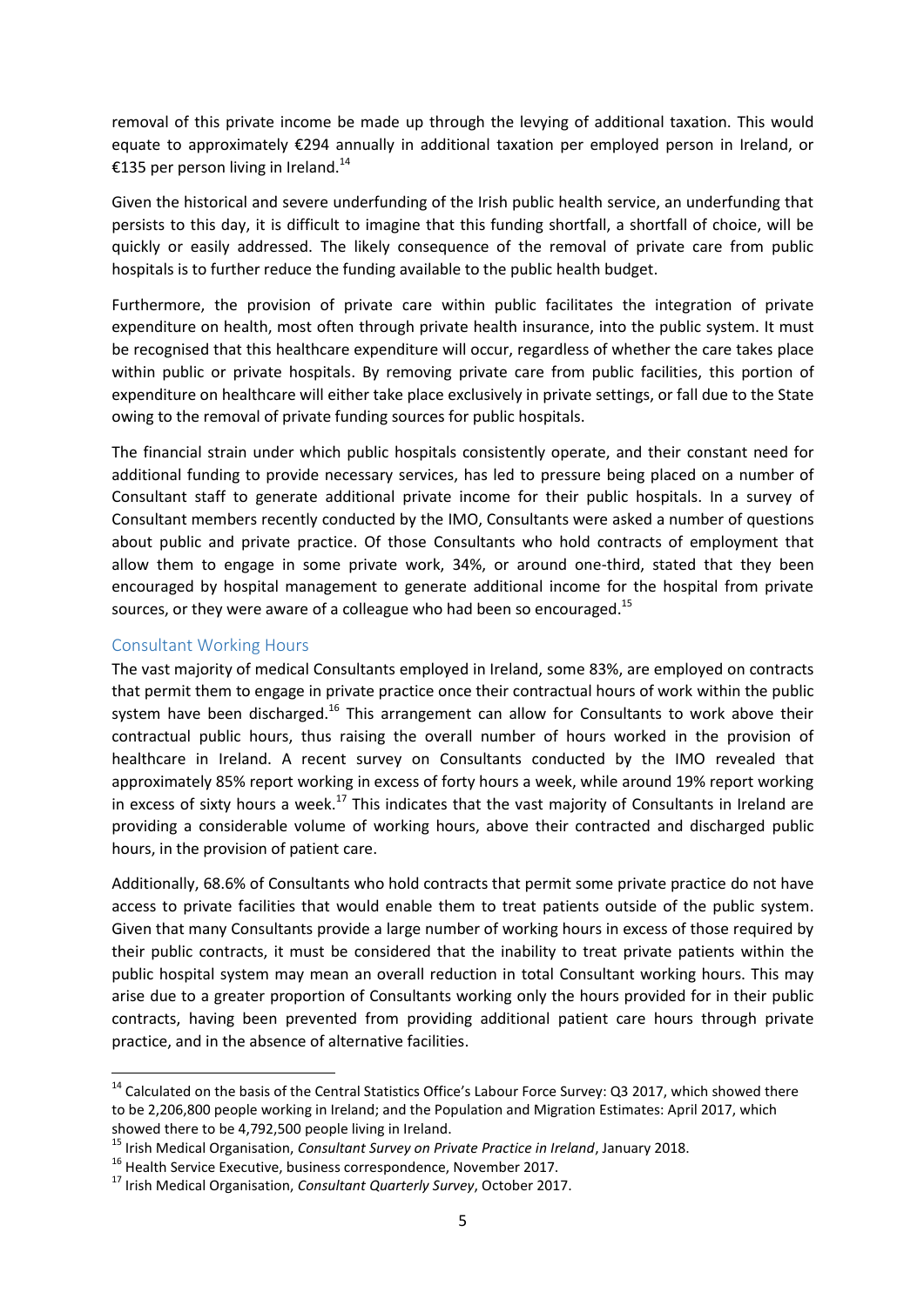#### Consultant Staffing

Ireland already possess one of the lowest numbers of medical specialists, or Consultants, *per capita* in the developed world. Statistics compiled by the Organisation for Economic Co-operation and Development (OECD) show that Ireland has the fewest medical specialists per capita and the third fewest surgical specialists *per capita* of any of the twenty-two surveyed European Union states.<sup>18</sup> These were measured at 0.59 medical specialists per 1,000 population in Ireland compared to an EU average of 1.05 per 1,000 population; and 0.46 surgical specialists per 1,000 population in Ireland compared to an EU average of  $0.71^{19}$ 

The Sláintecare Report "recommends that existing contracts may change through negotiation and the need for enhanced public only contracts for new recruits."<sup>20</sup> Notwithstanding the long running dispute centred on the failure of the State to implement the last negotiated contract, this is problematical. Indeed, given the unavailability of separate private facilities to most Consultants, it is difficult to envisage how a complete segregation of the private and public healthcare systems could be achieved without a corresponding segregation of the private and public Consultant workforces. The present system facilitates Consultants in performing both private and public work. Once this accommodation is removed, many Consultants may have to choose whether to operate under wholly private or wholly public contracts. The prospect of spreading our existing low level of Consultant staffing even more thinly, by forcing a hard private and public separation of the Consultant workforce, may further reduce the already low level of Consultant staffing within the public health service. The perception that may be created amongst patients and the general public, and the effects of such a perception, by a hard separation of the public and private Consultant workforces should be borne in mind.

In a recent IMO survey, Consultants were asked would they consider leaving the public health system if they were unable to continue to treat private patients in a public facility. The majority, 56%, said that they would consider leaving the public health system if such segregation was to be enforced arose. $21$ 

It is also worth noting that the introduction of the Type A Consultant contract in 2008 was envisaged to create a large number of Consultants employed only within the public system, and the IMO notes that the Slaintecare report envisages the creation of a further 593 Type A public only Consultant posts, albeit by year four. However, owing to the severe recruitment difficulties experienced by hospitals in offering these contracts, Type A contracts very much constitute a minority of Consultant posts within the public health system, amounting to only around 17% of all posts, and fewer than 10% in the acute sector.<sup>22</sup> Typically, public only contracts have proven to be less attractive to applicants than contracts that allow for a measure of private practice. Therefore, and based on measured experience, an exclusively public hospital system may develop recruitment and retention difficulties more severe than the problems currently being experienced. The agreement of a new public-only contract, should that even be possible, may serve to create greater discrepancies than already exist between new entrants and current staff, with such discrepancies already acting as a significant barrier to recruitment and retention.

 $\overline{a}$ 

<sup>18</sup> Organisation for Economic Co-operation and Development, *OECD Health Statistics 2017*, Health Care Resources, physicians by categories, available at:

[http://stats.oecd.org/index.aspx?DataSetCode=HEALTH\\_STAT.](http://stats.oecd.org/index.aspx?DataSetCode=HEALTH_STAT)

 $\overline{19}$  Ibid.

<sup>20</sup> Houses of the Oireachtas Committee on the Future of Healthcare, *Sláintecare Report*, May 2017, p. 68.

<sup>&</sup>lt;sup>21</sup> Irish Medical Organisation, IMO Consultant Survey on Private Practice, January 2018.

<sup>&</sup>lt;sup>22</sup> Health Service Executive, business correspondence, November 2017.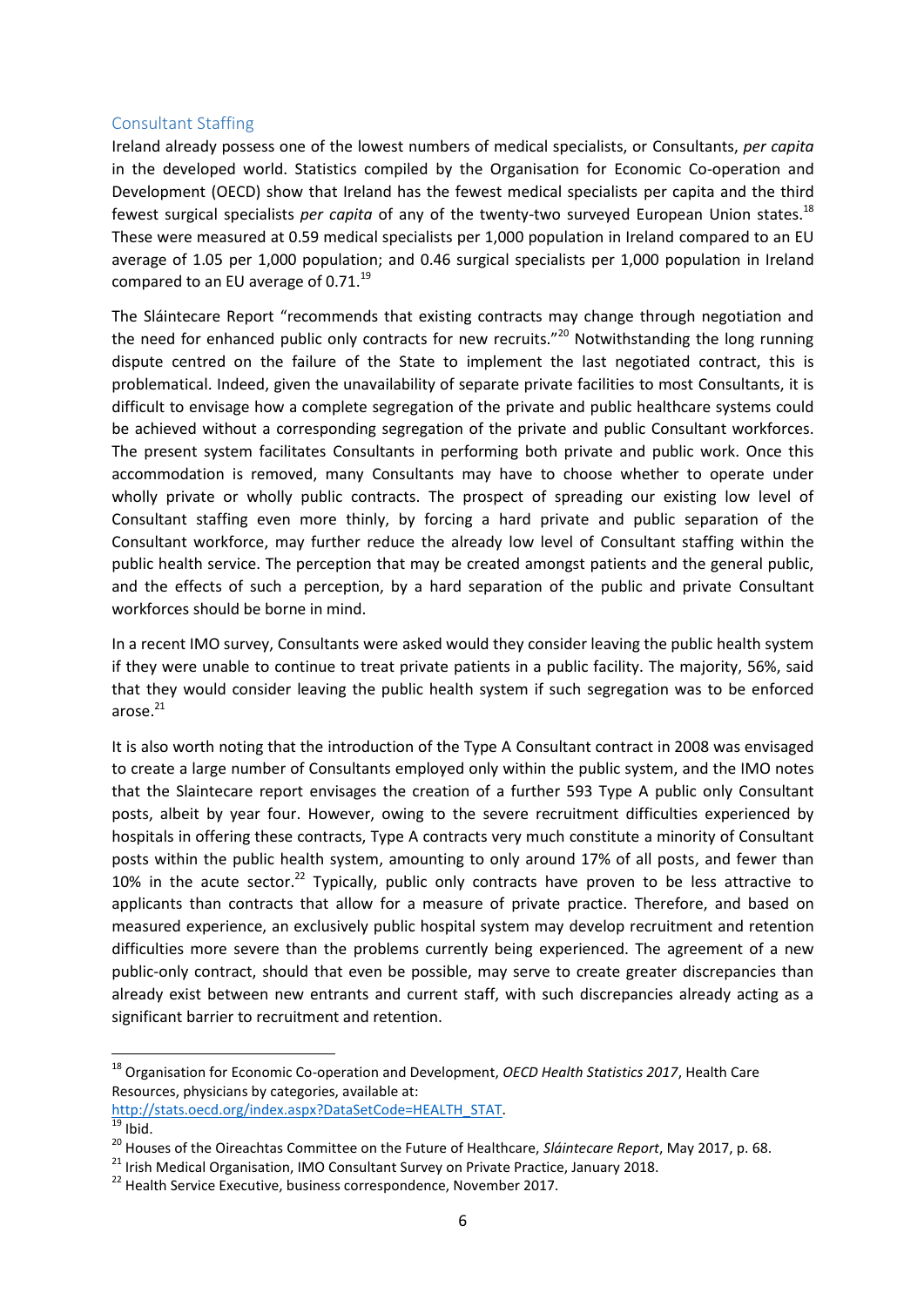#### Consultant Recruitment and Retention

A factor contributing to the low number of doctors working in Ireland are unattractive working conditions, and levels of remuneration that both drive emigration of doctors from Ireland, and inhibit the return of doctors who have already emigrated. This affects all levels of medical practitioner. A Medical Workforce Analysis, published by the Department of Public Expenditure and Reform from 2015 highlighted that 87% of medical students are either intending to emigrate or contemplating it, $^{23}$  while a Medical Council examination of the retention intentions of Irish trainee doctors revealed that just 58% of trainees see themselves practising in Ireland for the foreseeable future. $24$ 

Recruitment and retention problems severely affect the Consultant workforce, as demonstrated below, and indications are that a complete removal of private practice from taking place within the public hospital system may further hamper Consultant recruitment and retention. At a time when large numbers of NCHDs, including specialist registrars who are close to specialist qualification, are emigrating, this proposal will likely lessen the Irish health system's attractiveness to new specialists.

#### Consultant Recruitment

Consultant recruitment has proved highly challenging in Ireland. Figures obtained by the IMO from the Public Appointments Service (PAS) has revealed that, of the 84 Consultant posts that were advertised and closed in 2016 by the PAS, one-quarter (22) received just one application, while another quarter (21) received just two applications. One-in-ten (8) advertisements were closed without a single application being lodged for the position.<sup>25</sup> The PAS was unable to identify a suitable applicant for 22 of these 84 posts.<sup>26</sup> These statistics demonstrate that 60% of advertisements for Consultant posts in the Irish health service last year attracted two applications or fewer. In a highly competitive global market, Consultant posts in the Irish public health system simply do not attract the number of applicant that one might suppose.

Recruitment efforts in 2017 have proved no better, and of the 38 Consultant positions currently being advertised by the PAS, 16 have been open for over twelve months. Additionally, 128 Consultant positions are currently being occupied by practitioners who are not on the specialist register.<sup>27</sup> It is a condition of the Consultant contract that persons occupying these roles must have achieved specialist qualification and be listed on the specialist register of the Medical Council.

While the exact level of Consultant vacancies within the Irish health system is unclear, it is generally accepted that up to 500 such posts are either vacant, or are filled on a temporary basis.<sup>28</sup>

These figures should greatly concern health policy makers as health service management often has little choice in the personnel it employs, frequently having to appoint qualified Consultants from extremely small pools of applicants. In some cases the high number of vacancies has led to the health service appointing practitioners who have not achieved specialist qualification to Consultant roles. Appointing practitioners who have not achieve specialist qualification to Consultant positions may create patient safety concerns and clinical risks.

**.** 

<sup>23</sup> T. Campbell, *Medical Workforce Analysis: Ireland and the European Union compared*, Dublin, Department of Public Expenditure and Reform, 2016, p. 1.

<sup>&</sup>lt;sup>24</sup> Medical Council, *Your Training Counts: Spotlight on Trainee Career and Retention Intentions*, Dublin, 2016, p. 6.

 $25$  Ibid.

<sup>&</sup>lt;sup>26</sup> S. Mitchell, business correspondence, 10 November 2017.

<sup>&</sup>lt;sup>27</sup> L. O'Reilly, Dáil Éireann Debates, Parliamentary Question No. 210, 29 June 2017.

 $^{28}$  C. Burke and R. Bruton, Seanad Éireann Debates, 22 June 2017.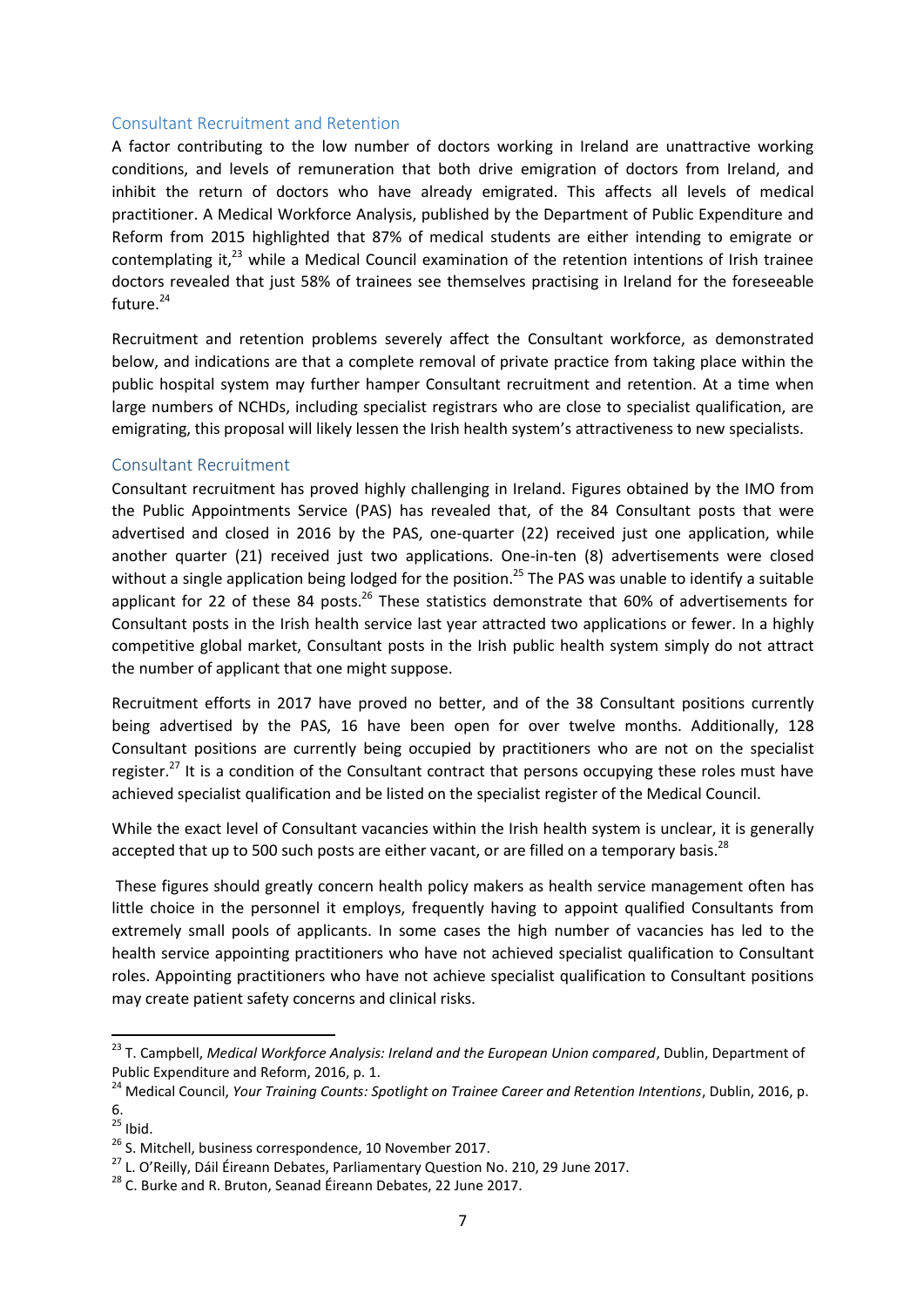# Consultant Retention

Staff turnover figures collected by the HSE for 2016 show that 46% of those who left did so due to the expiration of their contract but that 39% who left resigned their.<sup>29</sup> Just 13% of those who left Consultant posts did so due to retirement. This means that only 36 of the 279 Consultant posts that were vacated in 2016 could be said to be as a result of retirement. The overall turnover rate for Consultants in the HSE was 8.9% last year, while the corresponding figure for NHS England sat at just 6.1%<sup>30</sup> Consultant emigration from Ireland is poorly studied, however these statistics shed light on the considerable problems that exist for Consultant retention in the HSE, and show that leaver rates are substantially higher for this class of doctor than in the UK. Of the replacement Consultant posts that have become available within the HSE since 2015, 73 have arisen from Consultant resignations. $31$ 

The outcomes of the IMO Consultant Survey on Recruitment and Retention Issues give some indication of the issues driving Consultants away from positions within the Irish public health service.

The survey revealed that 27% of Consultants indicated that they were considering taking up a post abroad in the foreseeable future. The four most frequently cited factors leading them to consider a move were:

- better workplace atmosphere, culture, and supports elsewhere (76.7%);
- higher levels of remuneration elsewhere (73.3%);
- higher doctor staffing levels (70%); and
- better opportunities to avail of education, training and continuous professional development elsewhere  $(60\%)$ <sup>32</sup>

# Separation of Private and Public Practice as a Driver of Emigration

A survey of Consultants based in Ireland demonstrated a number of findings, based on the responses of Consultants whose contracts entitle them to carry out some private work:

- 81.3% believe that once a Consultant has discharged his or her public commitment, he or she should be permitted to treat patients privately in public facilities.
- As aforementioned, 56% state that, were they unable to continue to treat private patients in a public facility, they would consider leaving the public health system.
- 58.2% believe that removing private patients and private practice from public hospitals will worsen the overall level of care given to patients.
- 90.1% feel that the proposal to prevent private practice from taking place in public hospitals will make the current difficulties in recruiting Consultants worse.<sup>33</sup>

A similarly pessimistic view of the effect the removal of the provision for private practice will have on Consultant recruitment and retention was expressed by survey responses of Irish Consultants working abroad. Of this group:

 69.2% state that an inability to treat private patients in public facilities would influence their decision on whether to work in the Irish public health system in the future.

**.** 

<sup>29</sup> Health Service Executive, *Staff Turnover Report 2016*, Dublin, 2016, p. 7.

<sup>30</sup> NHS Digital, *NHS Hospital & Community Health Service (HCHS) workforce statistics*, July 2017.

<sup>&</sup>lt;sup>31</sup> Figures derived from Consultant Appointments Advisory Committee data.

<sup>32</sup> Irish Medical Organisation, *IMO Consultant Survey on Recruitment and Retention Issues*, November 2017.

<sup>33</sup> Irish Medical Organisation, *IMO Consultant Survey on Private Practice in Ireland*, January 2018.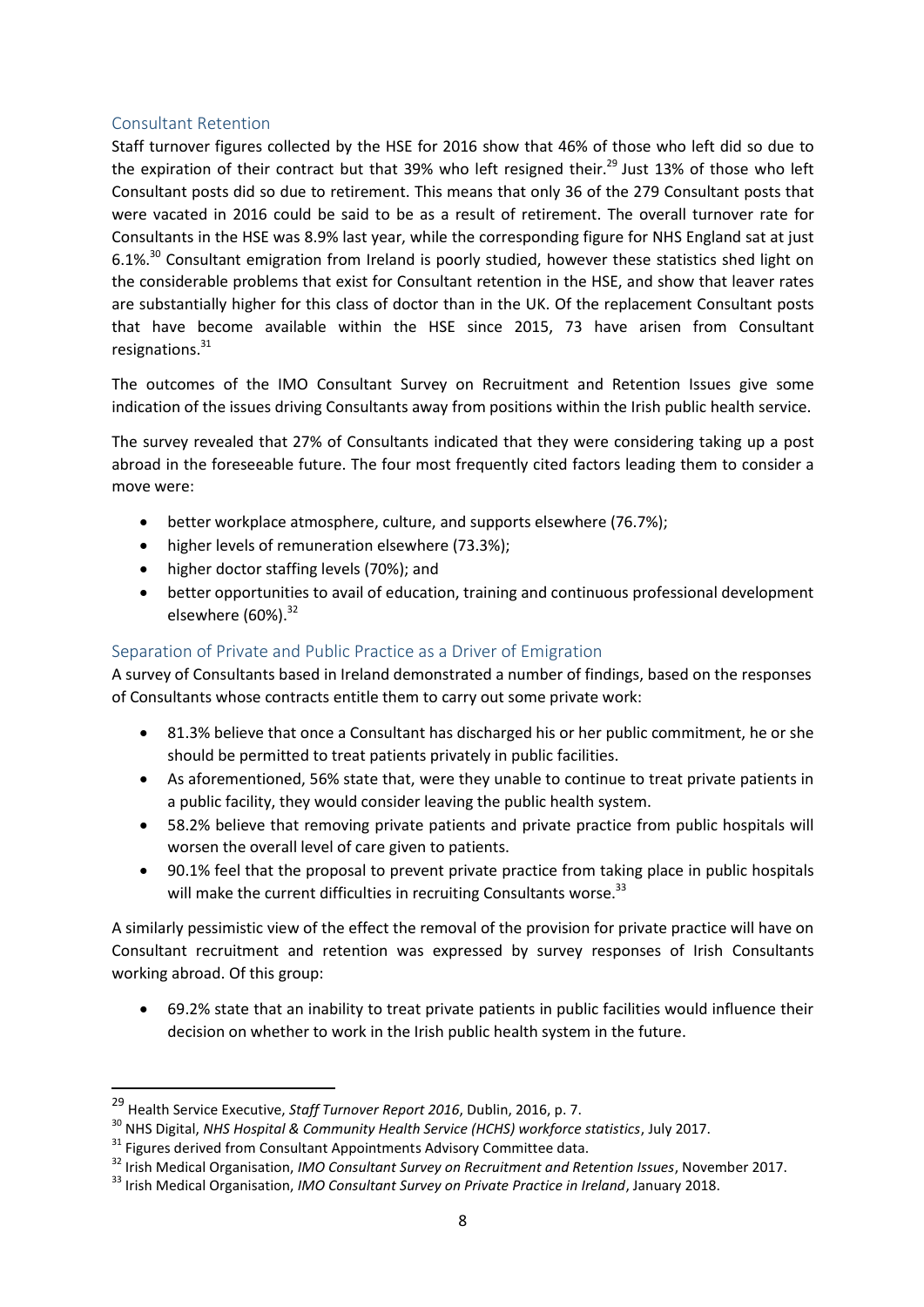76.9% feel that the proposal to prevent private practice from taking place in public hospitals will make the current difficulties in recruiting Consultants worse.<sup>34</sup>

These figures when taken together show that the recruitment and retention problems affecting the Consultant workforce in Ireland are only likely the be exacerbated by the removal of private practice from public hospitals, which would, on the whole, render the Irish public hospital system a less attractive workplace.

# **Conclusion**

 $\overline{a}$ 

The IMO asks the Independent Review Group to give full consideration to the concerns it has raised within this submission. Ireland's population is both growing and ageing, two factors that demand increased capacity and resourcing within the public health system. The IMO is confident that the available evidence suggests the Slaintecare proposal for the removal of private healthcare from public hospital facilities is unlikely to generate meaningful additional public healthcare capacity. Additionally, it is a proposal that carries numerous risks including the potential to deprive the public system of a much needed source of revenue, running into the billions of Euro, as well as creating a further barrier to Consultant recruitment and retention in Ireland.

Insufficient consideration has also been given to new contracts or working arrangements that may be required to operate such a system. Currently, over ninety percent of Consultants in the acute sector have a contractual entitlement to treat patients privately, with a clear majority of those entitled to do so in public facilities. To remove this entitlement, wholesale, will require the negotiation of a new Consultant contract, and cognizance must also be taken of the rights of those Consultants who may choose to retain their current contract. It is also vital to remember the credibility chasm in the background; due to the non-implementation of the agreed salary rates associated with the 2008 contract, those who signed up for the public only Type A option suffered the greatest losses.

Similarly, the effects of the elimination of private care from public hospitals in creating geographic discrepancies in access to care appear not to have been considered by the Committee in making this recommendation. Nor does the Committee appear to have engaged in any meaningful consideration of whether the creation of an exclusively publicly healthcare system, similar to that of the NHS in the United Kingdom, which at present is experiencing considerable financing and service challenges, is immediately replicable within a country of Ireland's size, demographic make-up, population distribution, and health profile. Such investigations, and resulting evidence of impact on service availability, delivery, and cost must sensibly precede any significant changes to the nature of services provided in Irish public hospitals.

The IMO reasserts its view that the most effective way to improve public hospital capacity is to expand existing bed numbers and staffing, which can reduce bed occupancy below 85% to ensure patient safety and provide for seasonal increases in demand,<sup>35</sup> and also provide for more timely care. Simply shifting the designation of hospital beds from private to public will not increase bed numbers in Ireland, nor reduce bed occupancy to safe levels. The IMO calls on the Independent Review Group

<sup>34</sup> Irish Medical Organisation, *IMO Overseas Consultant Survey on Private Practice in Ireland*, January 2018. <sup>35</sup> A. Bagust, M. Place, and J.W. Posnett, 'Dynamics of bed use in accommodating emergency admissions:

stochastic simulation model', *British Medical Journal*, Vol 319, July 1999, pp. 155–158; R. Jones, 'Hospital bed occupancy demystified', *British Journal of Healthcare Management*, April 2011,

dx.doi.org/10.12968/bjhc.2011.17.6.242; F. Madsen, S. Ladelund, and A. Linneberg, 'High Levels Of Bed Occupancy Associated With Increased Inpatient And Thirty-Day Hospital Mortality In Denmark', *Health Affairs*, Vol. 33, No. 7, July 2014, pp. 1236-1244.